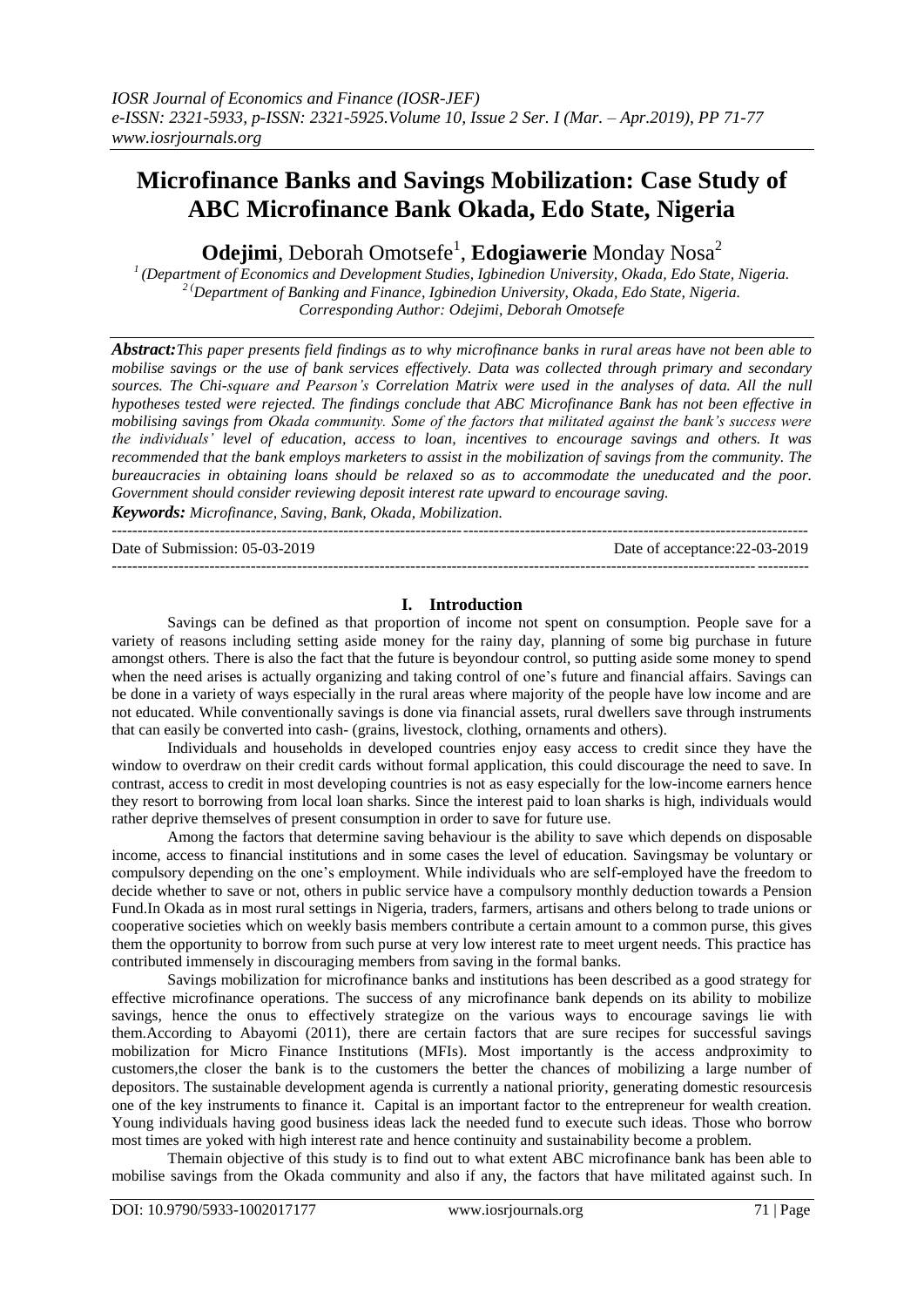addition, the study will also identify strategies that could be employed to encourage more savings in Okada community.

# **II. Literature Review**

According to Beverly and Sherraden (1999), three factors are responsible for savings behaviour in Africa; the ability to save, returns on saving and other socio-economic factors like family size.Households with large families tend to save less than to those with smaller families. The life cycle hypothesis is a model that is hinged on saving and consumption pattern over an individual's life span. Modigliani-Bromberg developed the concept which centres on the spending and saving pattern and habits of people.According to Robinson, (1994) saving is broadly defined as a means to secure future consumption at all times either in cash or in kind.To avoid the temptation of excessive spending,savings institutions can developa marketing plan to mop up extra cash off consumers.

Wright and Mutesasira (2002), found intheir study that about 99% of the poor save informallyand, on the average,also lost about 20% of the amount they have saved. The informal sector in most cases do not pay interest and when there is bad debt the burden is shared on all members of the group. Some local trade unions save and borrow money to members at interest rates higher than what obtains in the Microfinance banks.One would wonder why the locals still prefer to borrow from such trade unions. Service providers need to demonstrate to their customers especially the uneducated that they can provide the needed services and are reliable.

According to Zeller et al, (1996), because the poor are more vulnerable to income shocks,precautionary savings are more important to poor households. Economic theory has it that the three motives for holding cash or money are for transactions, speculation and precautionary motives. Empirical findings show that the poor hold precautionary money in liquid assets like goats, chicken, sheep, ornaments and others. This is because of the ease with which these can be converted into cash and the availability of ready market for such. "Saving is seen as necessary even when there is no surplus" (Blanchet 1986), this statement is true especially when the motive is precautionary.

In Nigeria, the sustainable development agenda is currently a national priority and one of the channels through which banks intend to mobilise fund and have an all-inclusive system is via the mopping up of funds at the rural levels. Local money lenders keep all their monies outside the banks irrespective of the amount and also most people in the villages still prefer to keep their savings close to them or handed over to somebody they can trust. Saving money in the bank is still alien to mostuneducated and elderly in Okada community. Nevertheless, in order to motivate savings and attract the non-banking individuals, ABC Microfinance bank in Okada recruited marketers who go from shop to shop and house to house to encourage the people to save their money with them. These marketers sometimes carry out personal services of collecting money from the people and depositing same in the bank. They serve as intermediaries between the bank and the customers.

According to Dichter, (2007), for the poor, particularly those with low, irregular and unreliable income, saving is critical. In a study conducted by Nayak and Sethi (2013), on the pattern and determinants of saving behaviour in rural and urban areas, it was shown that the rural households who had little or no education had low propensity to save when compared to others in stable income employment. This finding is incongruous to the findings in the study by Dichter (2007).

Nnanna,Englama and Odoko (2004) asserts that because of the low saving deposits of the poor, the attitude of banks to small savers impedes their desire to save with the banks. Findings by Bime (2007) that there is lack of saving services for the poor because formal institutions ignore them and the insignificant size of their savings supports the argument by Nnanna et. al (2004). The important role microfinance banks can play to fill this gap is to carry out effective banking services at the grassroots by concentrating on the small and rural savers. It is true that the formal banking institutions offer better services to customers in terms of rate of return, security of money saved, legal protection amongst others, but the rural poor should also be given consideration irrespective of the size of their saving. In Nigeria, this is one of the major reasonsthe level of fund mobilization by banks is quite low. According to (Odoemenem et al. (2013), there is a link between savings and investment hence, the need to step-up efforts in mobilizing small savers both in the urban and rural areas.

The role of savings in the economic growth of any country cannot be over-emphasized. Conceptually, savings represent money available for investment. When applied to capital investment, savings increases output (Olusoji, 2003). The economies of developing countries grow at insignificant rates because of lack of capital to drive investment. Banks out of their meagre savings find it difficult to grant huge loans to prospective investors hence, the cost of capital is usually high and discouraging to investors. To be able to effectively mobilize savings in an economy, the deposit interest rate must be relatively high, that is, the opportunity cost of saving should be higher than the immediate satisfaction derived from present consumption. Without a doubt, the level of savings in an economy reflects in the level of investment. National savings are as crucial as individual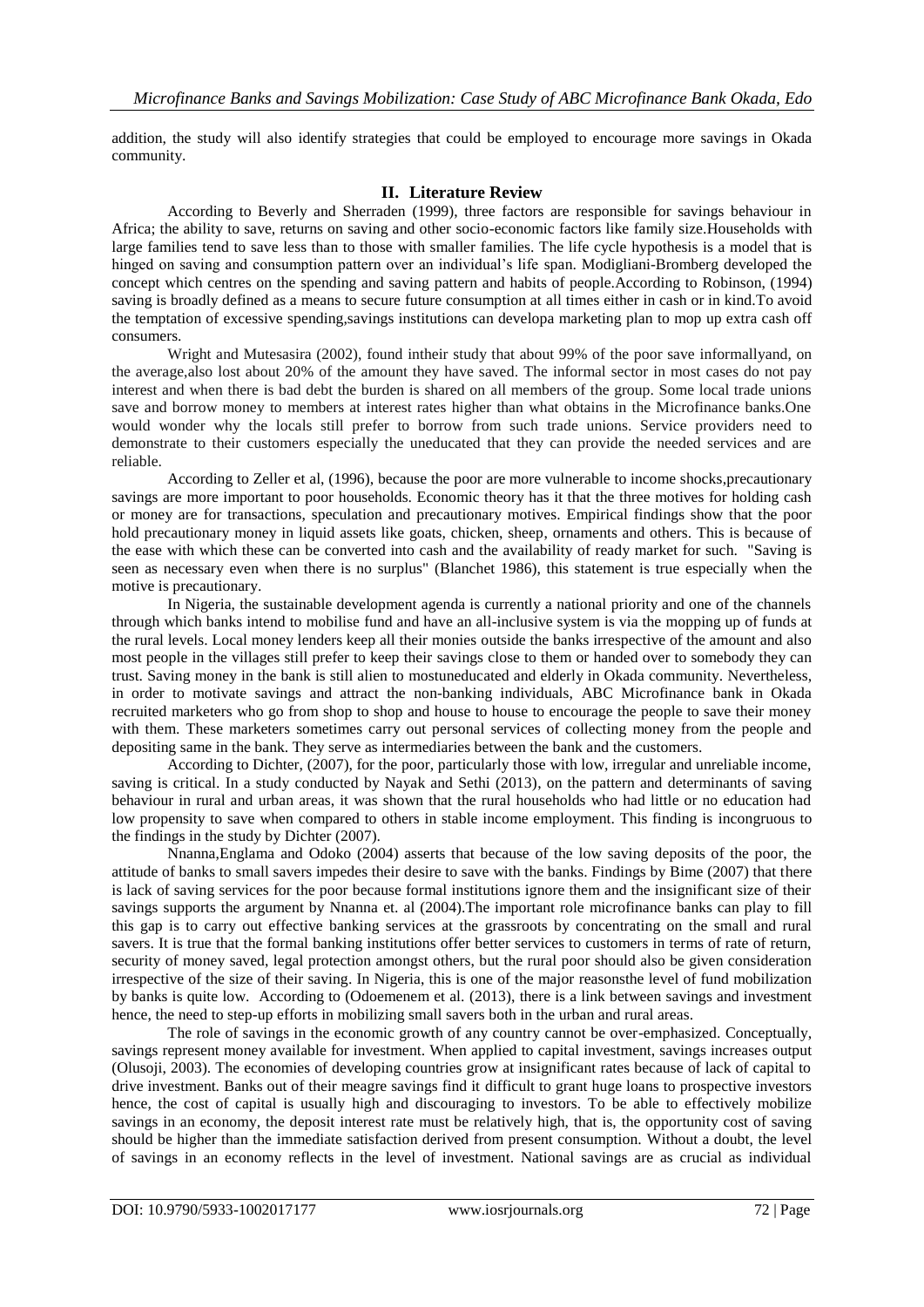savings if an economy is to experience growth. According to Keynesian theory, savings and investment are equal at equilibrium income level (Turi, 2011).

Inflation is another factor that has discouraged savings in Nigeria, others are; fear of future rise in price, unstable exchange rate and political instability. Individuals would rather spend their money on present consumption rather than save for an uncertain future. This has compounded the problem of effective mobilization of saving and by extension economic growth. According to Chete (1999), savings rate has been declining in developing countries since the first oil shock in the early 1990s.Since savings is a function of income and the economies of developing countries are still import dependent, investments which lead to wealth creation, employment and availability of goods and services is still low. The poverty index for most countries including Nigeria has worsened because the real sector is not vibrant. Since the introduction of SAP in 1986 to shift attention from public to the private sector by privatisation and commercialization of some government enterprises, savings have not increased significantly to drive economic growth.

#### **III. Methodology**

#### **The Study Area**

Okada is the capital of Ovia North East Local Government Area in Edo State, Nigeria. Okada is home to Igbinedion University and Igbinedion University Teaching Hospital hence commercial activities are high. The town is characterised by the educated and uneducated and core rural dwellers. Most of the trading activities are carried out by indigenes and non-indigenes. When the University is in session, the average population of people in Okada is over 8,000. As at today, Okada has four conventionaland one microfinance banks.

Before Igbinedion University was established in Okada in 1999, there was only one community bank that has now metamorphosed into the present ABC Microfinance bank. Most of the customers of the microfinance bank are traders, artisans, farmers and others. The University community prefers to patronise theconventional banks because of the availability of ATM and E-payment facilities.

Data were obtained from primary source using structured questionnaires and analysed through the use of descriptive statistics,Chi-square and the Pearson correlation matrix methods. Purposive randomly sampling method was used in the selection of respondents because the focus of the study was on the rural dwellers. Questionnaires were filled by 85 respondents in Okada communitywhile secondary data was obtained from ABC Microfinance bank for the period1999–2018.The questions were drawn to elicit responses on thedeterminants of savingsand the constraints to savings mobilization amongst others. Some of the questions asked will form the hypotheses to be analysed.

#### **4. Data Presentation and Analyses**

**4.1** *Demographic/Socio-economic data of Respondents*

1. Sex: Male**[40]** Female**[45]**

2. Age: **≤** 25yrs **[18],≤** 35ys **[27**], **≤**45yrs **[15 ],≤** 55yrs **[17],≥**55ys **[8]**

3. Educational Background: No formal Education **[32]** Primary Education**[38]**

Secondary Education**[13]** Tertiary Education **[2]**

4. Vocation: Trading **[27]** Farming **[30]**Civil Servant **[6]** Artisan **[11]** Unemployed **[1]** Others **[10]**  5. Average Yearly Income: **≤**N100,000 **[28]≤**300,000 **[42]≤**N500,000 **[17] ≤**N1million **[7]≥** N1million **[1]**

| No. | Ouestions                                                                                | <b>SA</b> | A  | <b>UND</b> | D             | <b>SD</b> |
|-----|------------------------------------------------------------------------------------------|-----------|----|------------|---------------|-----------|
| 1.  | The poor do not save money in Bank                                                       | 21        | 6  | $\theta$   | 42            | 16        |
| 2.  | Savings is a function of income                                                          | 70        |    |            | 3             | 4         |
| 3.  | Savings depend on motivation and reward from banks                                       | 21        | 19 | 4          | 26            | 15        |
| 4.  | ABC Microfinance bank has a role to play in mobilizing savings in Okada                  | 32        | 26 | 10         | 12            | 5         |
| 5.  | Savings mobilization is crucial for rural development                                    | 17        | 36 | 12         | 15            | 5         |
| 6.  | It is easier to obtain loan from ABC if one has a savings account with the bank          | 54        | 19 |            | Q             |           |
| 7.  | Savings help in business expansion and meeting urgent needs.                             | 62        | 20 | $\Omega$   | ⌒<br>$\Delta$ | $\Omega$  |
| 8.  | Interest rate paid can motivate higher savings.                                          | 52        | 17 |            |               | 4         |
| 9.  | It is easier to access loans from the informal banks (Osusu) than from ABC bank.         | 54        | 19 |            | 9             |           |
| 10  | Interest charged by informal banks (Osusu) is higher than that of ABC microfinance bank. | 53        | 27 | $\Omega$   | 5             | $\Omega$  |
| 11. | Ability to read and write is necessary in accessing loan from ABC microfinance bank.     | 41        | 20 | 6          | 15            | 3         |
| 12. | ABC Microfinance bank renders other supportive services to savers                        | 3         | 10 | $\Omega$   | 46            | 26        |
| 13. | ABC bank is not as reliable as other banks                                               | 21        | 36 | 14         | 8             | 6         |
| 14  | With the right incentives, people will save more.                                        | 66        | 10 |            |               |           |

### **Table no 1:**Summary of Primary Data Collected

Author's compilation, 2018.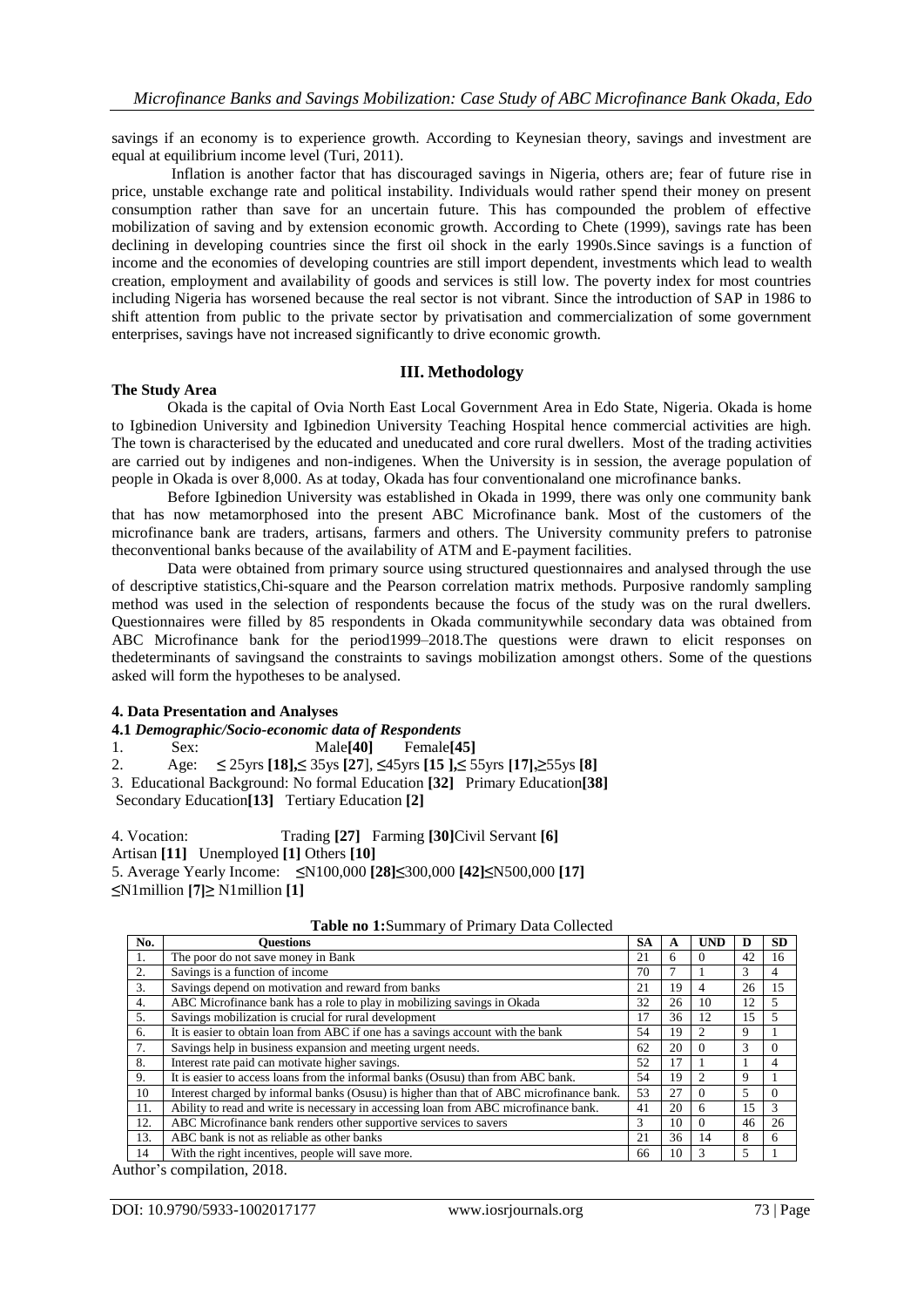**SA**= Strongly Agreed**, A**=Agreed, **UND**=Undecided, **D**=Disagree, **SD**=Strongly Disagreed.

From the above data collected from the field, about 52% of the respondents were female. Majority of the respondence fell into the age bracket of 25 to 45 years. About 38% had no formal education of any sort while about 45% had primary education. Farming and trading were the major occupation of the respondents as about 67% of them were engaged in either of both. On average yearly income, about 70% earned less than N300,000 (approximately \$1,000)per year while only I person out of the 85 respondents earned above 1 million naira yearly.

Some hypotheses would be tested using the Chi-square method of estimation. These would be drawn from the questions and the responses.

#### **4.2Hypotheses Testing and Discussions**

 $H_0$ : There is no significant difference in savings by the respondents in the five vocation categories.

| <b>Table no2:</b> Chi-Square result on vocation and savings |                                                                  |                       |                       |  |  |               |  |  |  |
|-------------------------------------------------------------|------------------------------------------------------------------|-----------------------|-----------------------|--|--|---------------|--|--|--|
|                                                             | Artisan Unemployed<br>Farming Civil Servant<br>Trading<br>Others |                       |                       |  |  |               |  |  |  |
|                                                             |                                                                  | 20                    |                       |  |  | 10            |  |  |  |
| Expected $N = 14.17$                                        |                                                                  | Chi-square $= 57.765$ | $Significance = .000$ |  |  | Alpha = $.05$ |  |  |  |

The table no 2 shows a Chi-Square value of 57.765 and a p-value of .000. Testing at an alpha level 0.05, the pvalue is less than the alpha level, and as such, the null hypothesis which states that "there is no significant difference in saving by the six groups in the vocation category in ABC microfinance Bank rejected. Consequently, individual vocation plays a role in the saving ability of the respondents.

H0<sub>2</sub>: There is no significant difference in accessing loan from ABC Bank based on the ability to read and write.

**Table no 3**: Chi-Square result on accessing loans based on the ability to read and write Strongly Agree Agree Undecided Disagree Strongly Disagree<br>  $\begin{array}{c|c}\n3\n\end{array}$ 15 3 Expected N = 17Chi-square =  $32.506$ significance =  $.000$ Alpha =  $0.05$ 

The table no 3 shows a Chi-Square value of 32.506 and a p-value of .000. Testing at an alpha level 0.05, the p-value is less than the alpha level, and as such, the null hypothesis is rejected. This means that the ability to read and write is a factor that is considered in accessing loans in ABC Microfinance Bank. A visit to bank confirmed this because the customers should be able to read and understand the loan documents, implication of taking loan, the interest rates charged, the maturity date, penalty for defaulting and other legal documentation. Further discussions with some respondents and bank staff confirmedthatwhere a customer cannot read nor write, he or she must have a guarantor who can read and write. Some respondents especially womenexplained that some guarantors charge a percentage of the amount to be borrowed as a fee. This bottleneck has discouraged intending borrowers from the bank and leave them with the option of borrowing from loan sharks at very high interest rates.

H03: There is no significant difference in savings irrespective of the income.

| <b>Table no 4:</b> Chi-Square result on savings as a function of income |    |  |  |  |  |  |  |  |  |
|-------------------------------------------------------------------------|----|--|--|--|--|--|--|--|--|
| Strongly Agree   Agree   Undecided   Disagree   Strongly Disagree       |    |  |  |  |  |  |  |  |  |
|                                                                         | 70 |  |  |  |  |  |  |  |  |
| ected N $-17.0$ Chi-square $-2.07$ Significance $-0.004$ lpha $-0.5$    |    |  |  |  |  |  |  |  |  |

Expected N =17.0Chi-square =  $2.07$ Significance = .000Alpha = .05

The table no 4 shows a Chi-Square value of 2.07 and a p-value of .000. Testing at an alpha level of 0.05, the p-value is less than the alpha level, and as such, the null hypothesis is rejected. From the primary data collected, about 90% of the respondents agreed that savings is a function of income. That means the higher the income, the higher the saving. Empirically, this might not always be true because individuals with higher income tend to have more financial responsibilities and a relatively expensive life style.

H04: There is no significant difference in savings even when there is motivation and reward from ABC Microfinance bank.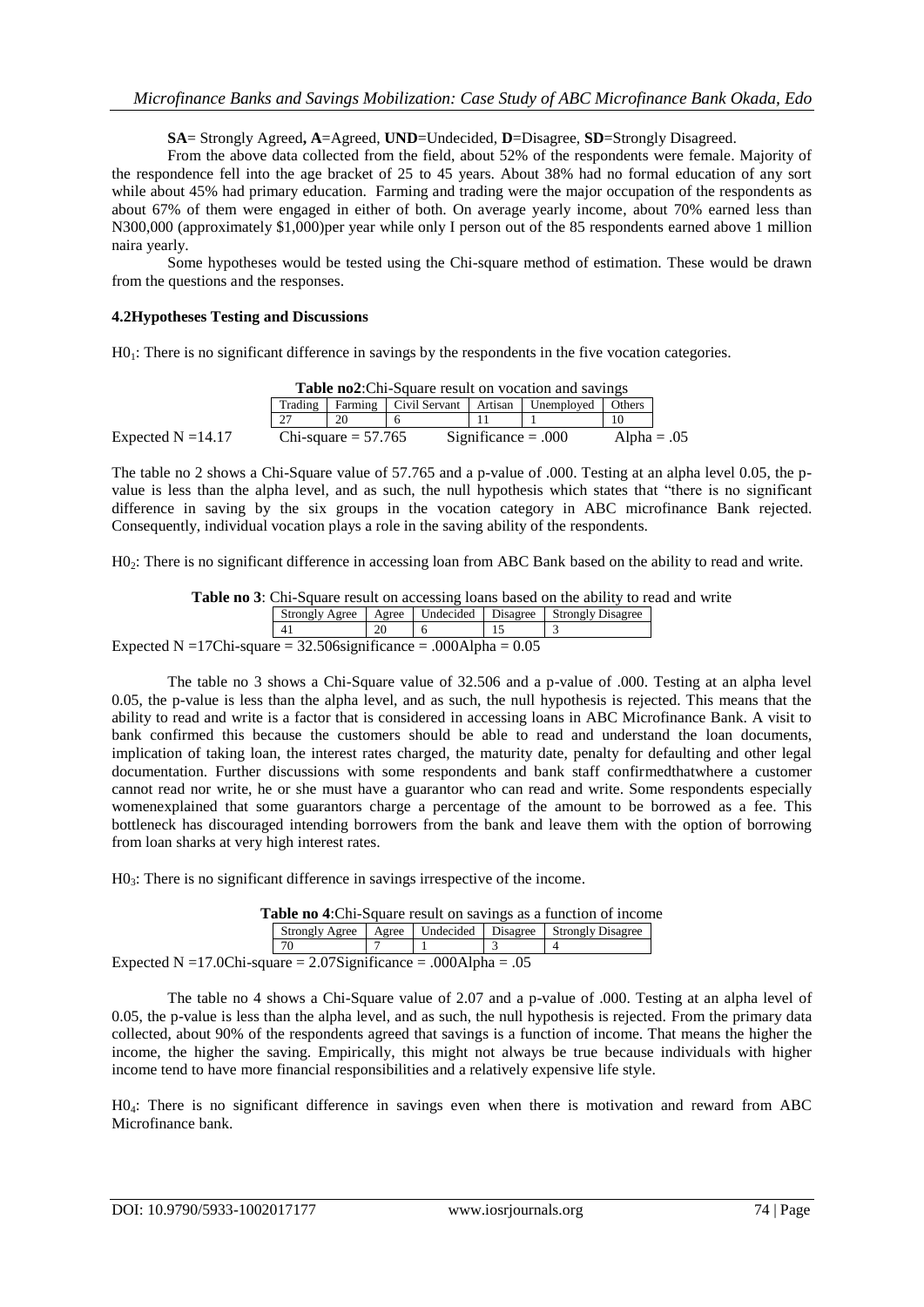| Table no 5:Chi-Square result on saving and reward from the ABC Bank |  |  |
|---------------------------------------------------------------------|--|--|
|                                                                     |  |  |

|                                                                    |  |  |  |    | Strongly Agree   Agree   Undecided   Disagree   Strongly Disagree |  |  |  |  |
|--------------------------------------------------------------------|--|--|--|----|-------------------------------------------------------------------|--|--|--|--|
|                                                                    |  |  |  | 26 |                                                                   |  |  |  |  |
| Expected N = 17.0Chi-square = 16.118Significance = .003Alpha = .05 |  |  |  |    |                                                                   |  |  |  |  |

The table no 5 shows a Chi-Square value of 16.118 and a p-value of .003. Testing at an alpha level 0.05, the p-value is less than the alpha level, and as such, the null hypothesis is rejected. Individuals would always want to feel appreciated irrespective of the amount involved. Some conventional banks give out gift packages to customers especially at the end of the year. The gesture endears the bank to the customer. ABC Microfinance bank has not been able to give out gifts to their customers. When the manager was questioned on why customers have not been given any form of appreciation over the years, he explained that the rate of bad debts in the bank was high and the profit low. He also explained that the bank customers were just the rural lowincome individuals and that they have not been able to attract the staff and students of IgbinedionUniversity because they do not offere-banking services.

 $H_0$ <sub>5</sub>: There is no significant difference in the ease to obtaining bank loan even if one has a savings account in ABC Microfinance Bank.

| Table no 6:Chi-Square result on access to loan and being the bank customer |  |  |
|----------------------------------------------------------------------------|--|--|
|----------------------------------------------------------------------------|--|--|

|                                                                           |    |  |  |  | Strongly Agree   Agree   Undecided   Disagree   Strongly Disagree |  |  |  |
|---------------------------------------------------------------------------|----|--|--|--|-------------------------------------------------------------------|--|--|--|
|                                                                           | 70 |  |  |  |                                                                   |  |  |  |
| Expected N = 42.5Chi-square = $2.076$ Significance = $.000$ Alpha = $.05$ |    |  |  |  |                                                                   |  |  |  |

The table no 6 shows a Chi-square value of 2.076 and a p-value of .000. Testing at an alpha level of 0.05, the p-value is less than the alpha level, and as such, the null hypothesis is rejected. On the question whether it was easier to obtain bank loan if one has a savings account in the bank, all the respondents agreed that it was easier. The individual seeking to obtain loan from the bank must have an interest and an account in the bank. Faithful bank customers more often find it easy to obtain loan especially if they have good track record of refunding money borrowed on due dates.

 $H0<sub>6</sub>$ : There is no significant difference in savings even when interest paid is high.

**Table no 7**:Chi-Square of result savings and interest paid Strongly Agree | Agree | Undecided | Disagree | Strongly Disagree 52 17 1 1 4 Expected N = 17.0 Chi-square =  $99.176$ Significance = .000 Alpha = .05

The table no 7 shows a Chi-Square value of 99.176 and a p-value of .000. Testing at an alpha level 0.05, the p-value is less than the alpha level, and as such, the null hypothesis is rejected. From the statistics of responses, about 81% of the respondents agreed that customers would be motivated to save more in the bank if the interest paid is high.

H07: There is no significant difference in the ease to accessing loan from the informal banks (Osusu) than from formal banks.

| <b>Table no 8:</b> Chi-Square result on ease of loan access from informal banks (Osusu) |  |    |  |  |  |  |  |  |  |
|-----------------------------------------------------------------------------------------|--|----|--|--|--|--|--|--|--|
| Strongly Agree<br>Agree   Undecided   Disagree   Strongly Disagree                      |  |    |  |  |  |  |  |  |  |
|                                                                                         |  | 46 |  |  |  |  |  |  |  |
| Expected N = 17.0Chi-square = $69.765$ Significance = .000Alpha = .05                   |  |    |  |  |  |  |  |  |  |

The table above shows a Chi-Square value of 69.765 and a p-value of .000. Testing at an alpha level of 0.05, the p-value is less than the alpha level, and as such, the null hypothesis is rejected. The result confirms that accessing loans from ABC Microfinance bank has some bureaucracies which are not present in the informal banks. Respondents explained that obtaining loans from local loan sharks was easier because the individuals know one another in the community. The only requirement according to respondents was a witness to confirm that the transaction took place.

 $H_0$ . There is no significant difference in the interest charged by the informal banks and the formal banks.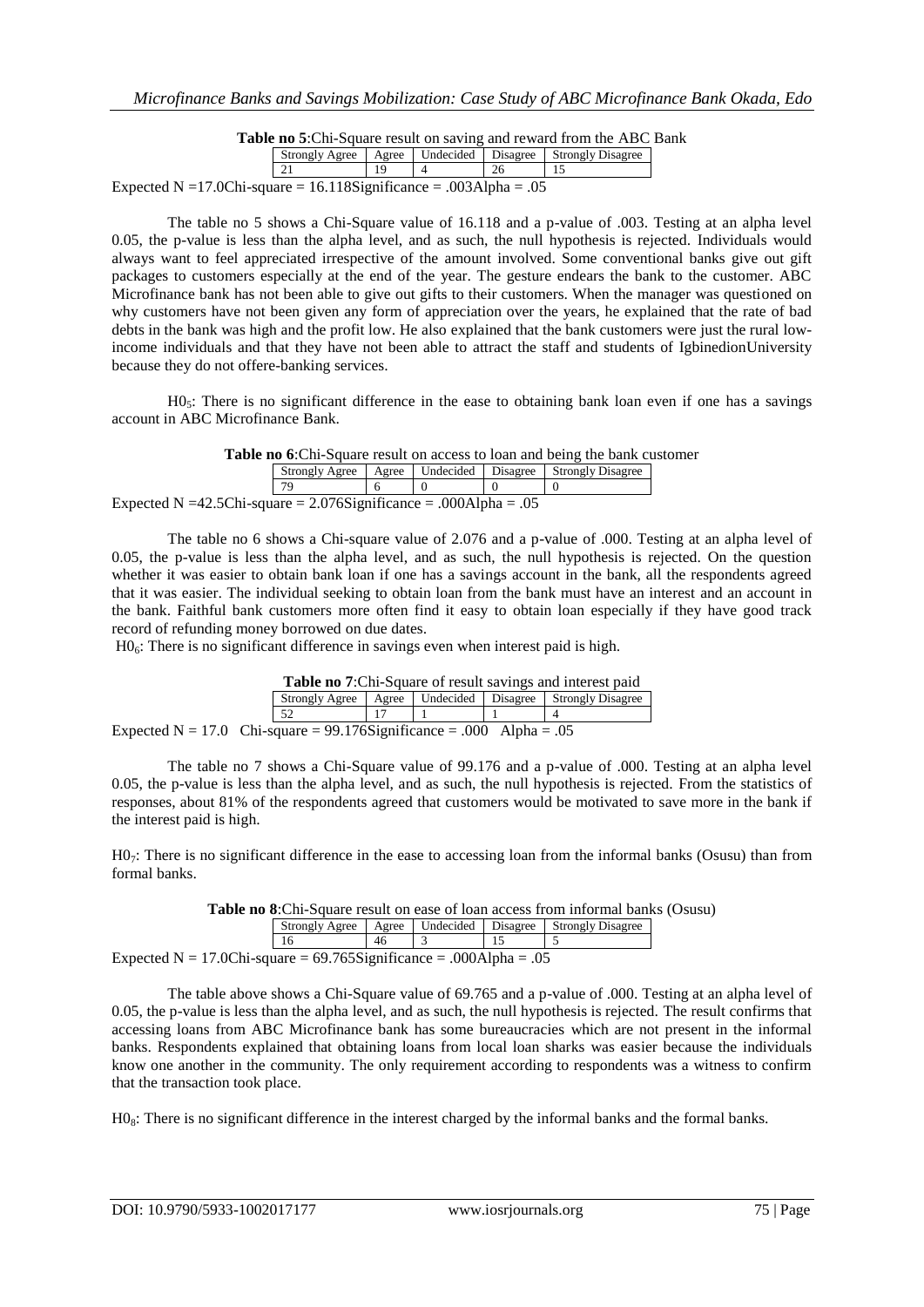**Table no 9**:Chi-Square result on interest charged by formal and informal banks

|                                                                       |  |  |  |  | Strongly Agree   Agree   Undecided   Disagree   Strongly Disagree |  |  |  |
|-----------------------------------------------------------------------|--|--|--|--|-------------------------------------------------------------------|--|--|--|
|                                                                       |  |  |  |  |                                                                   |  |  |  |
| Expected N = 28.3Chi-square = $40.753$ Significance = .000Alpha = .05 |  |  |  |  |                                                                   |  |  |  |

The table above shows a Chi-Square value of 40.753 and a p-value of .000. Testing at an alpha level 0.05, the p-value is less than the alpha level, and as such, the null hypothesis is rejected. Over 95% agreed that the interest charged by the bank is different from that charged by the informal banks. The only reason these informal banks are patronised is the ease with which business is carried out. The informal banks charge higher interest and they give out loans with collateral except human witnesses. The high interest serves as cushion in times of bad debts.

|                      | EMPLOYED | <b>LEVEL</b><br><b>EDUCATION</b> | OF | <b>INCOME</b> | BANK CUSTOMER | AVERAGE SAVINGS |
|----------------------|----------|----------------------------------|----|---------------|---------------|-----------------|
| <b>EMPLOYED</b>      |          |                                  |    |               |               |                 |
| LEVEL OF EDUCATION   | 0.42     |                                  |    |               |               |                 |
| <b>INCOME</b>        | 0.88     | 0.21                             |    |               |               |                 |
| <b>BANK CUSTOMER</b> | 0.98     | 0.76                             |    | 0.92          |               |                 |
| AVERAGE SAVINGS      | 0.31     | 0.89                             |    | 0.68          | 0.65          |                 |

**Table no 10:** Pearson's Correlation Matrix for some variables

Author's computation, 2018

Table no 10 is the Pearson's correlation matrix which was further used to establish relationship among some variables. From the result, the correlation between being employed and savings is positive but low with a coefficient of 0.31. This means that people can save from gifts, inheritance and others even if not employed. The correlation between level of education and savingsis positive and high at 0.89. Since the ability to read and write is a function of access to loans and loans are only granted to bank customers, one can therefore conclude that education is key to becoming a bank customer at ABC Microfinance bank. Another interesting observation is that the correlation between income and level of education is insignificant at 0.21. From the primary data collected, some respondents who had no formal education were successful farmers, traders, artisan and so on. One is not surprised therefore, that in Okada because of the rural setting, education has not played significant role in income generation. Being a bank customer and level of education has a correlation coefficient of 0.76. This corroborates the Chi-square results which shows that level of education played a significant role to becoming a bank customer.

# **IV. Conclusion and Recommendations**

Savings is essential for economic development because investors need to have capital for business. Savings play a crucial role in the survival and success of microfinance institutions and have also become a machinery for promoting economic growth. Household savings contribute immensely to total savings irrespective of the amount saved.

The general findings of this study confirmed that ABC Microfinance bank need to do more especially with their customers' service and saving incentives. Responses on whether the ABC Microfinance renders supportive services show that about 85% disagreed they rendered supportive services.

ABC Microfinance bank is yet to develop a working strategy to encourage savings inthe Okada community.All the null hypotheses tested were rejected based on the Chi-square results. Level of education, income, deposit interest rate, easy access to credit, e-banking facilities played key roles in motivating savings in Okada.

It is therefore recommended that ABC microfinance bank should gear efforts towards reducing the bottlenecks and bureaucracies associated with access to loans. Saving incentives and rewards can be given to savers to encourage and build saving culture in the community.Payment of higher deposit interest rate and lower lending interest rates will stimulate activities in the bank. The bank should more employ marketers to assist in the mobilization of savings from the community. E-banking facilities should be provided to encourage patronage from the University community.

One of the major problems encountered in this study was the inability of some of the respondents to fill the questionnaires without assistance because of their level of education. As a result, the interviewers had to assist hence human bias cannot be completely ruled out.